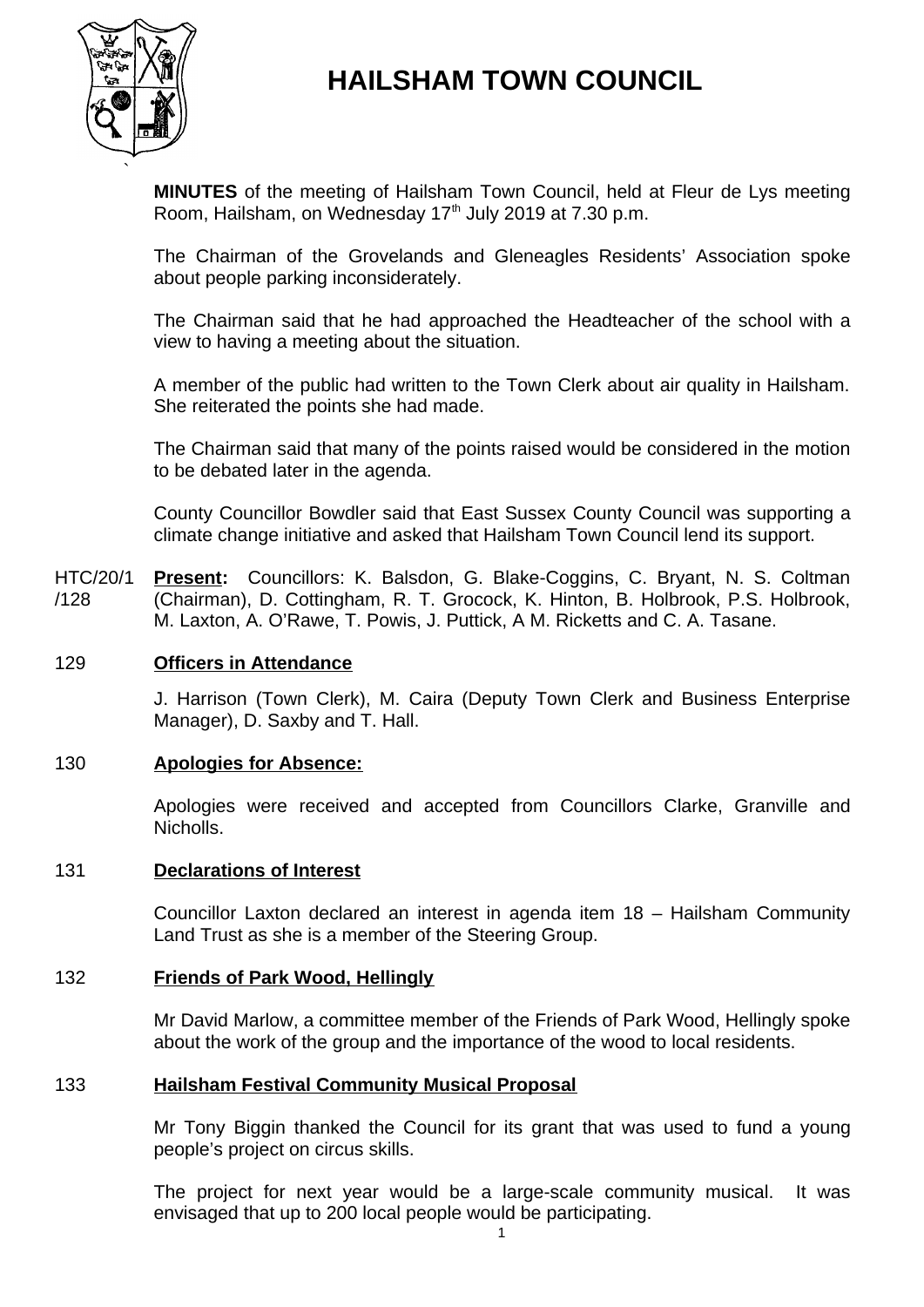Mr Biggin said that they do not yet have a venue large enough. Any ideas from Hailsham Town Council would be appreciated.

# 134 **Chairman's Update**

The Chairman stated that between him and the Deputy Mayor, they had attended 45 events since the Annual Meeting.

A charity event at the Rajdoot restaurant in the High Street raised £1,700 for St Wilfrid's Hospice.

A sponsored bike ride to Gournay-en-Bray raised £200.

# 135 **Conduct During Council Meetings**

The Chairman stated that he had requested that this item be placed on the agenda. He asked members whether they wished to be addressed formally as Councillor [Y] or informally by their forename.

Members who expressed a preference were of the opinion that in full council meetings it was appropriate that they be addressed as Councillor [Y].

# 136 **Confirmation of Minutes**

**RESOLVED** that the Minutes and Reports of the Annual Meeting of Hailsham Town Council held on 15<sup>th</sup> May 2019 (Ref HTC/AM19/100-127), as printed and circulated, may be taken as read, confirmed as a correct record, and signed by the Chairman.

#### 137 **Committee Recommendations to Council**

Members were asked to consider the following recommendations made by committees, which were outside of their terms of reference or were otherwise resolved as recommendations to full council:

# **Assets Management Committee - 26th June 2019: Quinnell Drive**

- 138.1 The Assets management Committee at its meeting on  $26<sup>th</sup>$  June 2019 had resolved to recommend to Council to allocate up to £2,000 to cover the cost of a chain link fence and one set of goal posts at Quinnell Drive Play Area.
- 138.2 **RESOLVED** to allocate up to £2,000 to cover the cost of a chain link fence and one set of goal posts at Quinnell Drive Play Area. Funds to be taken from the Ripley capital budget.

# **Neighbourhood Plan Committee 20th June 2019: Neighbourhood Development Plan Post Adoption**

139.1 The Neighbourhood Plan Committee at its meeting held on  $20<sup>th</sup>$  June had resolved to recommend to Council that the terms of reference of the Planning and Development Committee are amended to ensure that due regard id given to the content of the Hailsham Neighbourhood Plan when commenting on planning matters and that the terms of reference of the Strategy Committee are amended to ensure that the contents of the Hailsham Neighbourhood Plan are taken into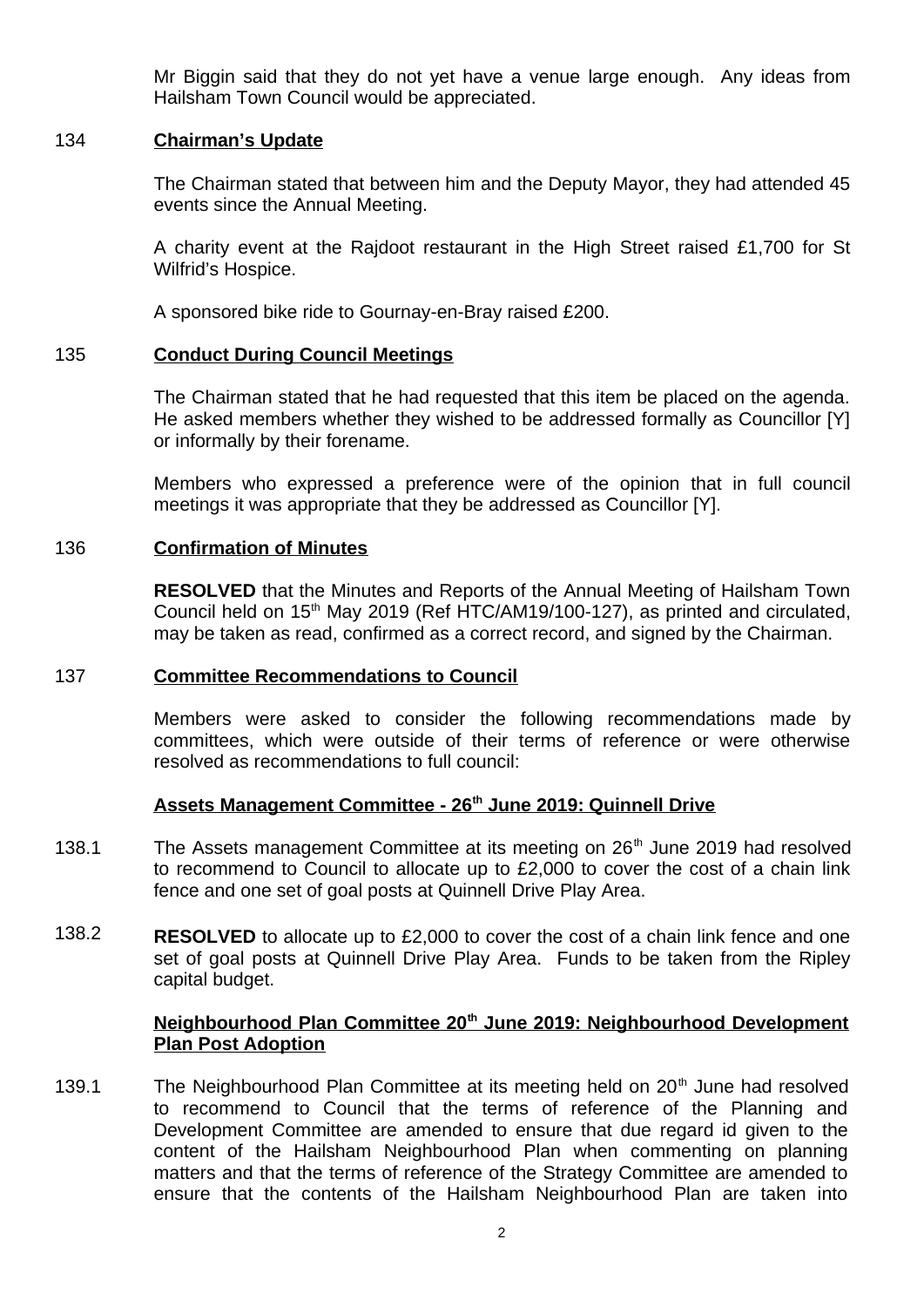account when considering the council's overall strategic direction.

139.2 **RESOLVED** that the terms of reference of the Planning and Development Committee are amended to ensure that due regard id given to the content of the Hailsham Neighbourhood Plan when commenting on planning matters and that the terms of reference of the Strategy Committee are amended to ensure that the contents of the Hailsham Neighbourhood Plan are taken into account when considering the council's overall strategic direction.

# 140.1 **Neighbourhood Plan Committee**

# **RESOLVED** to:

a) note the minutes from the Neighbourhood Planning Committee Meeting  $(20<sup>th</sup>$  June 2019), and

b) approve the Neighbourhood Plan Committee's delegated authority up to the next Town Council meeting.

# **Motion 167 – Plastic Free Hailsham**

141.1 Councillor Laxton proposed the following motion. It was seconded by Councillor Nicholls:

> *We would request that Hailsham Town Council supports and endorses a Plastic Free Hailsham both in our community and in the town council premises.*

> *We will start the process by implementing the refill a bottle scheme. Then by natural progression other initiatives will follow.*

> Councillor Laxton said that passing this motion would not require any dedicated officer resources as the scheme would be driven by volunteers who currently litter pick on a regular basis.

141.2 **RESOLVED** that *Hailsham Town Council supports and endorses a Plastic Free Hailsham both in our community and in the town council premises.*

> *We will start the process by implementing the refill a bottle scheme. Then by natural progression other initiatives will follow.*

# **Motion 168 – Air Pollution in Hailsham**

142.1 Councillor Coltman proposed the following motion. It was seconded by Councillor Laxton:

> *To acknowledge the increasing health danger of air pollution in Hailsham, especially to younger residents, the Council agrees to:*

> *Write to Wealden District Council requesting that they monitor PM2.5 and PM10 in Hailsham. If not actioned, HTC should contact the University of Sussex to see if they can provide the service.*

*Request that WDC and ESCC implement a number of measures to restrict cars in the proximity of schools including: 20 MPH limits, extension of double yellow lines, additional signage and any other measures that may be possible.*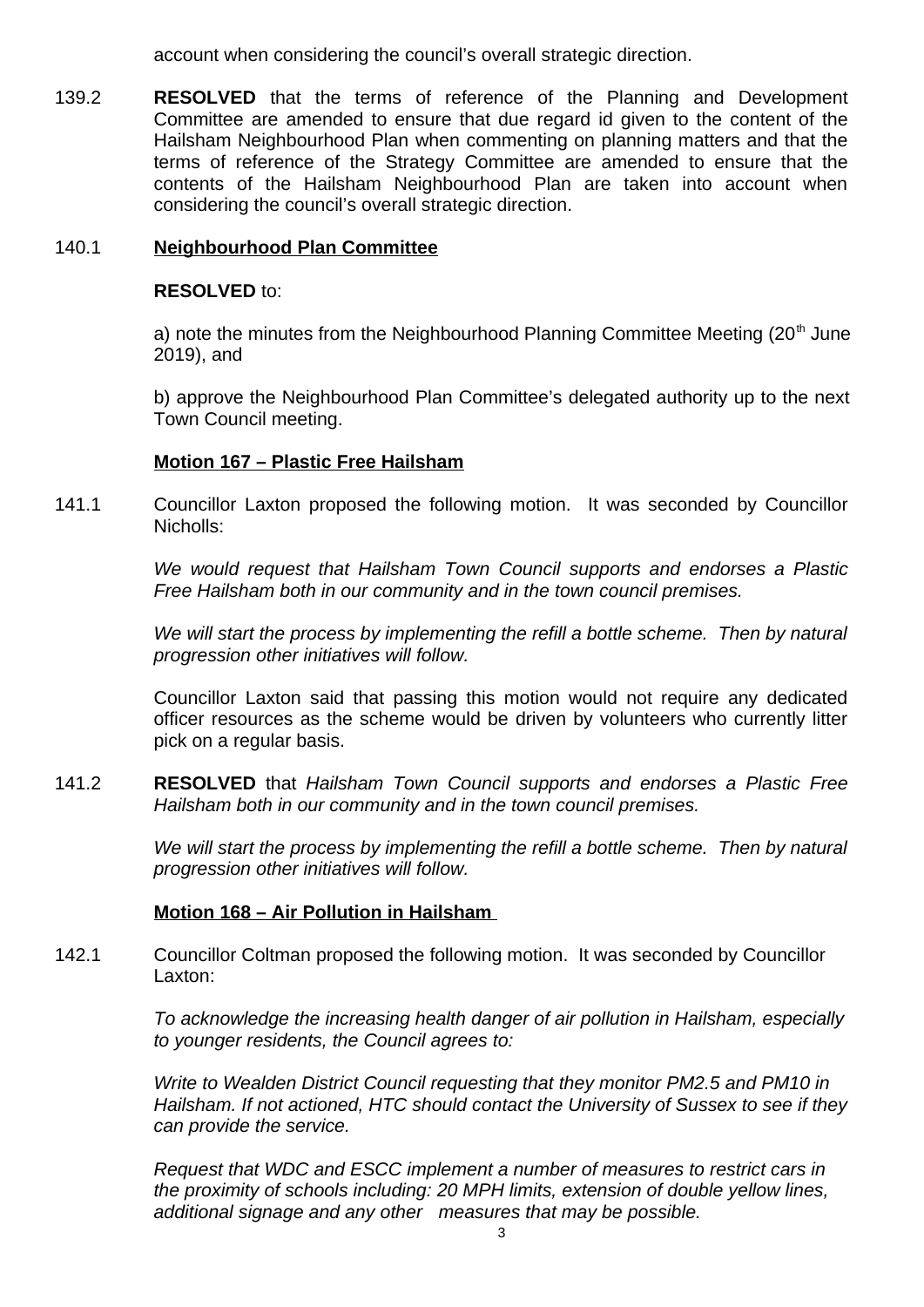*Promote parents walking their children to school and the use of the Cuckmere Community Bus, though HTC's usual publicity channels (Our Hailsham, Social Media, Youth Services)*

*Request of WDC that all new build developments in Hailsham & Hellingly should have cycle paths and connection to main cycle routes as detailed in the Hailsham Neighbourhood Plan*

*Review its environmental policy, and look into replacing its vehicle fleet with appropriate green vehicles as part of its contract renewal process.*

142.2 **RESOLVED** to acknowledge the increasing health danger of air pollution in Hailsham, especially to younger residents, the Council agrees to:

> Write to Wealden District Council requesting that they monitor PM2.5 and PM10 in Hailsham. If not actioned, HTC should contact the University of Sussex to see if they can provide the service.

Request that WDC and ESCC implement a number of measures to restrict cars in the proximity of schools including: 20 MPH limits, extension of double yellow lines, additional signage and any other measures that may be possible.

Promote parents walking their children to school and the use of the Cuckmere Community Bus, though HTC's usual publicity channels (Our Hailsham, Social Media, Youth Services)

Request of WDC that all new build developments in Hailsham & Hellingly should have cycle paths and connection to main cycle routes as detailed in the Hailsham Neighbourhood Plan

Review its environmental policy, and look into replacing its vehicle fleet with appropriate green vehicles as part of its contract renewal process.

#### **Hailsham Dementia Forum**

143.1 Members were asked to consider a request by Wealden District Council to join Hailsham Dementia Forum. It was the aim of the forum to make Hailsham a dementia friendly town.

The Town Council was asked to send one councillor to attend six meetings a year.

143.2 **RESOLVED** that Hailsham Town Council joins the Hailsham Dementia Forum.

#### **Standing Orders**

144.1 The Town Clerk stated that the Council is required to review its standing orders annually. To this end, copies of NALC model standing orders and the Hailsham Town Council current standing orders had been circulated with the agenda.

> The Town Clerk recommended the following amendments to the existing Hailsham Town Council Standing Orders:

144.2 Standing Order 1 (a) Meetings of the Council shall be held at the Hailsham Town Council offices, Market Square, Hailsham at 19:30 (7.30pm) unless the Council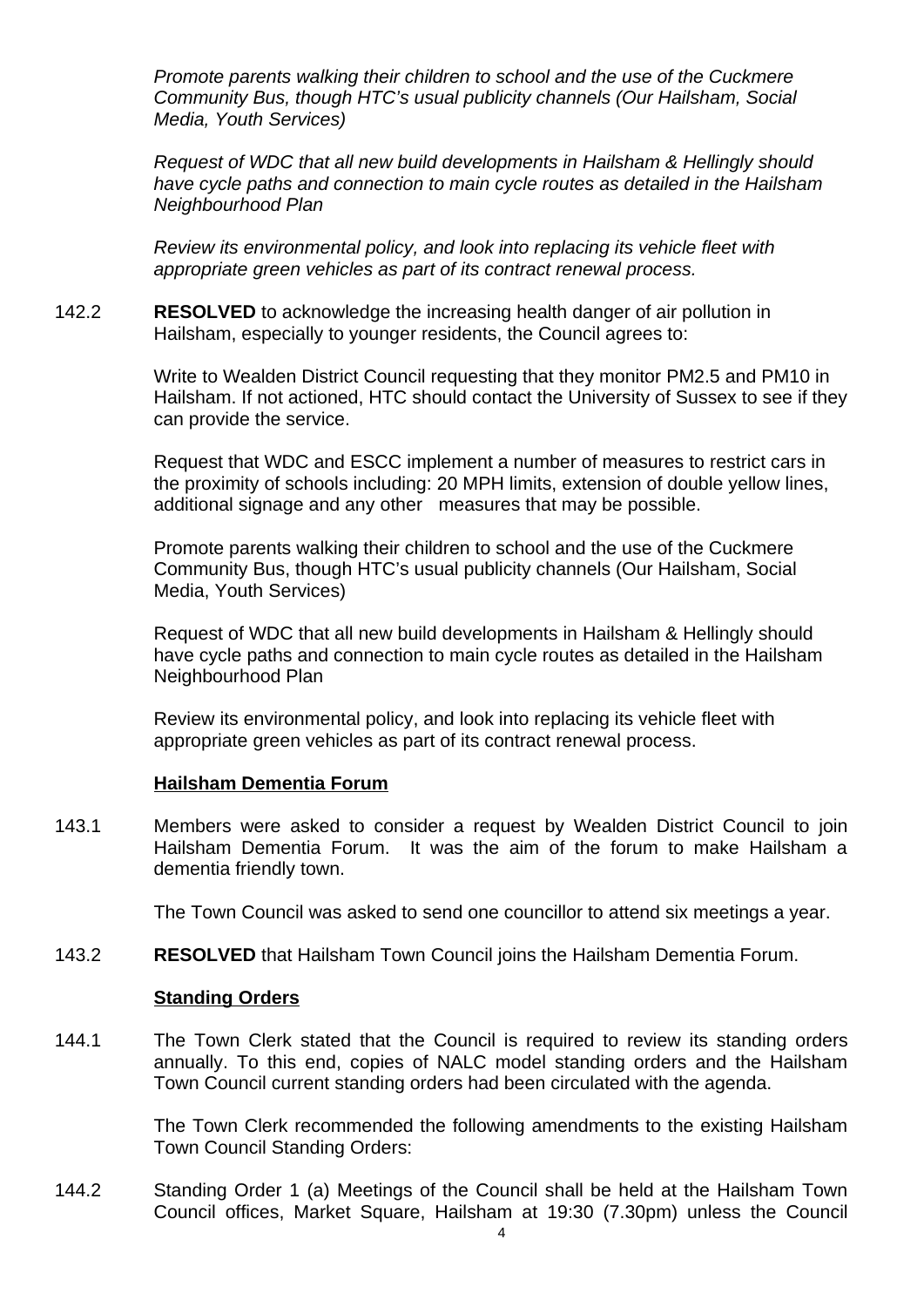otherwise decides at a previous meeting.

*Recommendation to change the starting time to 7.00pm.*

144.3 Standing Order 27 (b) A motion to add to or vary or revoke one or more of the Council's Standing Orders, except one that incorporates mandatory statutory requirements (which are in bold), shall be proposed by a special motion, and when proposed and seconded, shall stand adjourned without discussion to the next ordinary meeting of the Council.

*Recommendation to remove this Standing Order*.

- 144.4 Councillor Tasane recommended that the Council's Standing Orders be amended to make them gender neutral.
- 144.5 **RESOLVED** that Council makes the following amendments to its Standing Orders:

Standing Order 1 (a) Council starting times be 7.00pm Standing Order 27 (b) to be removed Standing Orders to be made gender neutral throughout.

And that they stand adjourned until the Council meeting on  $25<sup>th</sup>$  September 2019.

# **Indemnity Agreement**

- 145.1 Members were asked to consider signing an indemnity agreement related to the payment of Section 106 monies to the Town Council.
- 145.2 **RESOLVED** that Hailsham Town Council signs and executes the Deed of Indemnity through use of the Council's seal.

# 146 **Confidential Business**

**RESOLVED** that due to the special and confidential nature of the business about to be transacted, and possible disclosure of personal or legal information not in the public interest at the present time, the following items of business be transacted following the temporary exclusion of members of the Public and Press, in accordance with the Council's Standing Orders No. 1E:

17 Committee Recommendations to Council – Finance, Budget, Resources and Staffing Committee  $-10<sup>th</sup>$  July 2019: Deputy Youth Co-ordinator and Finance Officer.

- 18 Hailsham Community land Trust
- 19 Transfer of Land to Hailsham Town Council Welbury Farm
- 20 MASHH Steering Group
- 21 Changing Places

The reason for exclusion is:

(b) terms of tenders, and proposals, and counter proposals in negotiations for contracts; the preparation of cases in legal proceedings and engagement and terms of service.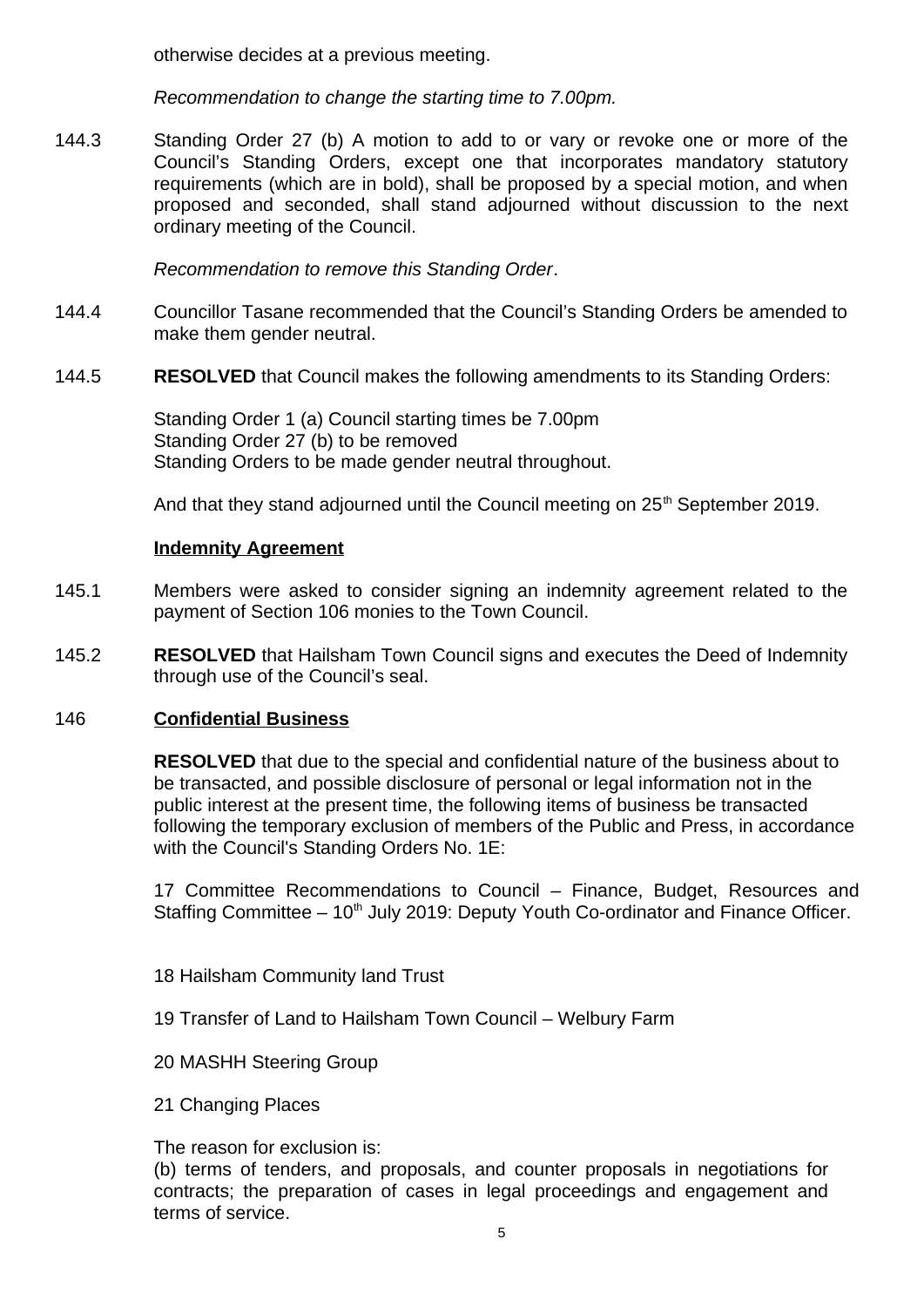**Committee Recommendations to Council – Finance, Budget, Resources and Staffing Committee – 10th July 2019: Deputy Youth Co-ordinator and Finance Officer**

- 147.1 The Town Clerk referred members to the officer's report circulated with the agenda. Members were asked to consider the recommendations made by the Finance, Budget, Resources and Staffing Committee held on  $10<sup>th</sup>$  July 2019 in respect of the Deputy Youth Co-ordinator and the Finance Officer.
- 147.2 **RESOLVED** to revise the job description and pay scale of the Deputy Youth Project Co-ordinator and to note the Cilca qualification of the Finance Officer and to revise her remuneration.

#### **Hailsham Community Land Trust**

- 148.1 Mr D Radtke, Chair of the Hailsham Community Land Trust and a representative of Action for Rural Sussex addressed the meeting on the work undertaken so far and their aspirations for the future, including an identified site for possible housing.
- 148.2 **RESOLVED** to delegate the matter to the Assets Management Committee to investigate further and report back to Council.
- 148.3 Councillor Laxton did not vote as she had declared an interest in this agenda item.

# 149 **Councillor K Balsdon**

Councillor Balsdon left the meeting at 9.26pm, as he had to go to work.

# **Transfer of Land to Hailsham Town Council – Welbury Farm**

150.1 Members were asked to consider a request from Taylor Wimpey to transfer land at Welbury Farm to Hailsham Town Council.

> Members were concerned that although the land had been cleared and levelled off, it was still unsuitable for playing sports.

- 150.2 **RESOLVED** to request that the developer meet the costs of employing an independent consultant, identified by Hailsham Town Council to confirm that the land is fit for purpose.
- 150.3 Councillors Coltman and Grocock requested that their abstentions from voting be recorded.

#### **MASHH Steering Group**

- 151.1 The Chairman reiterated the confidentiality of this agenda item and referred members to the officer's report which included the confidential minutes of the MASHH Steering Group meeting held on 13<sup>th</sup> June 2019.
- 151.2 **RESOLVED** to note the report of the MASHH Steering Group.

#### **Changing Places**

152.1 The Town Clerk referred members to the officer's report that had been circulated